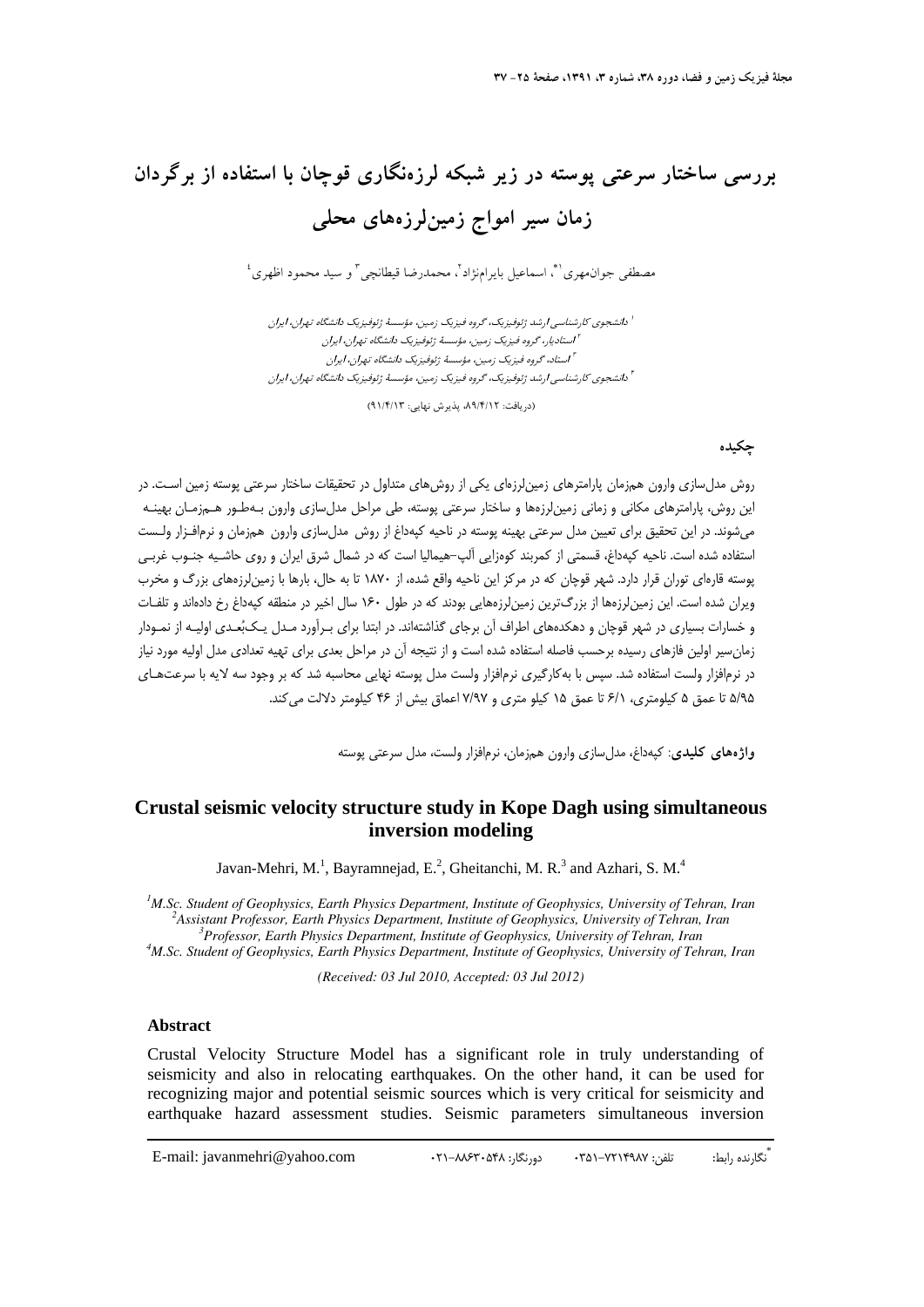modeling is one of the most prevalent methods in the study of seismic velocity structure. This approach optimizes the coordinate parameters, time of the events and the velocity structures simultaneously by processing the initially assumed values. The resulted velocity model can be used for relocating the seismic events, registered on the local seismic network, and locating future seismic events as well as establishing the future seismic tomography studies.

In this study, the simultaneous inversion modeling and VELEST software were used in order to find an optimum crustal velocity model. located in east of Caspian Sea, north east of Iran and south of Touran plate tectonics, the Kope Dagh region lies within a broad zone of deformation and forms part of Alpine-Himalayan orogenic belt which is actually the conjunction zone of Touran and Iran plates. This region is separated from Touran plate by Main Kope Dagh Fault from the north, and its southern boundary is assumed Sabzevar Reverse Fault and Mayamey Reverse Fault. Our study area covers Sabzevar, Mashhad, Shirvan and Quchan cities. Quchan is located in the central Kope Dagh region and has experienced four destructive earthquakes in the past centuries (1851, 1871, 1893 and 1895). These earthquakes caused widespread devastation and heavy human loss in Quchan and many surrounding villages.

To estimate the layer configuration, velocities and thicknesses; we used first arrival travel times. More than 14000 first arrival data related to 2200 seismic events, registered by the local seismic network, were considered. They are all registered in the stations located less than 400 meters of epicenters. First arrival times were plotted versus their distances. The chart suggests three major layers; therefore we decided to fit three lines on three sections of the chart which are 50-100 meters, 120-180 meters and 190-350 meters, using least square method. By inversing the slopes of these three lines, we calculated the mean velocities for the three layers which are 6.01, 6.36 and 8.10 km/sec related to 0-20 km, 20-46 km and more than 46 km respectively. The second anomaly is corresponding to Moho Depth so it shows thickness of the crust in the study area. We used this resulted information as an initial velocity model to prepare numerous models needed for VELEST software runs.

In the next step of our work, in order to improve resulted velocity model, we used VELEST for seven run groups, each containing 20 independent runs using 20 initial models. These initial models are created by a FORTRAN program in a way that 20 initial models have all same thickness but different velocities which are restricted in defined intervals. We considered the convergence of the resulted models in each group to select one as the best run and then to determine a proper velocity model and Moho Depth as well. Hence the third group was selected as the best run group and therefore the related Moho Depth is 46. It is exactly the same as Moho Depth resulted from the first arrival travel times.

In the final step, we used the resulted velocity models in the previous step and calculated their mean values as the mean velocity model. This model was used as another initial model for the final run of VELEST program, but in this run we added several layers to initial model so that their velocities increase regularly. The calculated model, by the VELEST, is very similar to the mean resulted model of the second step. We determined this three layers model as an optimum velocity model for the study area in which the thicknesses of layers are 5, 10 and 31 and velocities of P-wave in these layers are 5.95, 6.1 and 7.97 km/sec respectively. Quchan station is determined as our origin station, therefore its time correction was assumed zero. The most time correction resulted by the final VELEST run is related to Moghan Station.

**Key words:** Kope Dagh, Simultaneous inversion, VELEST, Crustal seismic velocity model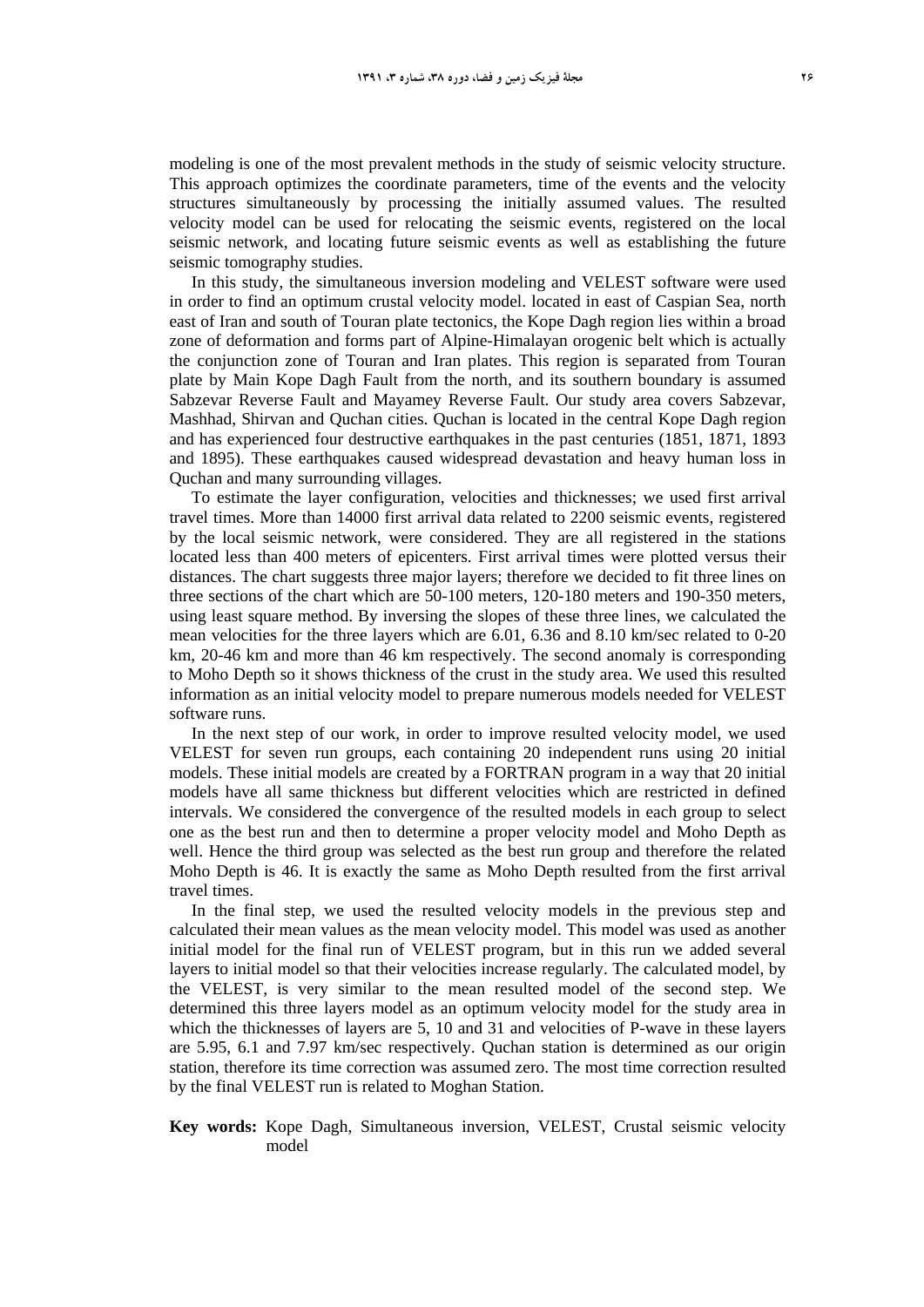**1 مقدمه** 

سادهترين و دقيقترين اندازهگيري در ثبتهاي لرزهاي، زمانسيرهاي امواج لرزهاي است و دقت بيشتر تعيين محل زمينلرزهها به توانايي تعيين دقيقتر زمانسيرها نياز دارد كه اين خود به دانستن ساختار سرعتي محيط عبور امواج لرزهاي وابسته است. درحالت كلي تعيين محل زمينلرزها با استفاده از مدلهاي يكبعدي صورت ميگيرد. مدل ساختار سرعتي پوسته در فهم درست لرزهزمينساخت ناحيه و نيز در تعيين موقعيت زمينلرزهها با دقت بهتر، نقش ويژهاي دارد. از طرفي بررسي سرعتي ساختار پوسته را ميتوان در تشخيص و شناسايي چشمههاي بالقوه و پنهان زمين لرزهاي (گسلهاي لرزهزا) مورد استفاده قرار داد. اما ساختار محيط معمولا يك ساختار پيچيده سهبعدي است. لذا توموگرافي سهبعدي لرزهاي با استفاده از يك مدل بهينه يكبعدي، سعي دارد ساختار سهبعدي سرعتي محيط عبور امواج لرزهاي را بهدست دهد.

در روش مدلسازي وارون همزمان پارامترهاي زمينلرزهاي، پارامترهاي مكاني و زماني زمينلرزهها و ساختار سرعتي پوسته بهصورت اوليه تعيين و طي مراحل مدلسازي وارون بهطور همزمان بهينه ميشوند. مدل پوسته بهينه شده حاصل از اين روش علاوه بر بهبود دادههاي مورد استفاده و كاربرد براي تعيين محل دقيقتر زمينلرزههاي آينده، در بررسيهاي توموگرافي لرزهاي مورد استفاده قرار ميگيرد (بايرامنژاد و همكاران، 1386).

نرمافزار ولست يكي از نرمافزارهاي شناخته شده براي مدلسازي وارون همزمان است كه بهطور همزمان محل كانونهاي زلزلهها، مدل پوسته و تصحيحات زماني ايستگاهها را بهينه ميسازد. در اين تحقيق براي بهدست آوردن مدل پوسته بهينه از نرمافزار ولست استفاده شده است (كيسلينگ، 1995؛ بايرامنژاد و همكاران، 1386).

**2 لرزهزمينساخت منطقه**  منطقهاي كه از آن تحـت عنـوان كپـهداغ يـاد مـيشـود در

شرق درياي خـزر و شـمال شـرق ايـران و جنـوب صـفحه توران واقع شده است. ناحيه چينخورده كپهداغ قسمتي از كمربند كوهزايي آلپ- هيماليا است كـه در شـمال شـرقي ايران و روی حاشيه جنوب غربي پوسته قارهای توران قرار دارد و در محل برخورد صفحه ايران با صفحه توران واقـع شده است (بربريان، 1981؛ روگوژين، 1995). ايـن ناحيـه را ميتوان ادامه شرقي كمربند آلپي - هيماليـايي در شـمال شرق ايـران دانـست . ايـن ناحيـه از شـمال بـا گـسل اصـلي كپهداغ از صفحه تـوران جـدا مـي شـود (چـالنكو، 1975)، مرز جنوبي آن گسلهاي معكوس سبزوار و ميامي است و مرز غربي و شرقي آن با مجموعهاي از فعاليتهاي لرزهاي و سـاختماني مـشخص شـده اسـت (ميرزايـي و همكـاران، .(1998

از ديدگاه ساختماني كپهداغ همانند زاگرس است كه مرز جنوب غربي كمربند آلپ- هيماليا را تشكيل ميدهد. رشته كوههای كپهداغ و بینالود با یك سامانهٔ گسلبی آلپی پسين كه عمدتا از گسلهاي امتدادلغز راستگرد با راستاي SSE -NNW و گسلهاي امتدادلغز چپگرد با راستاي NE-SW تشكيل شده است كه با مجموعهاي از گسلهاي رانده فرعي بريده ميشود. (ميرزايي و همكاران، 1998). رشتهكوههاي كپهداغ و بينالود با يك سامانة گسلش مورب قطع شدهاند. اين سامانة گسلي شامل گسلهاي راستگرد SSE-NNW كه عمدتا در شرق كپهداغ هستند و گسلهاي چپگرد SW-NE كه بيشتر در شرق كپهداغ قرار دارند، است.

گسلهاي راستگرد شرق عمدتا در محدودهاي با طول 150 كيلومتر و عرض 10 كيلومتر قرار دارند و در قسمت شمال غربي به گسل اصلي و در انتهاي جنوب شرقي آنها به سمت حوزه رودخانه اترك منحرف شدهاند (هالينگزورد و همكاران، 2006). مهمترين اين گسلها (از نظر طول و ميزان جابهجايي) در زون بخاردن-قوچان يافت ميشوند كه در لرزهخيزي منطقه نقشي كليدي و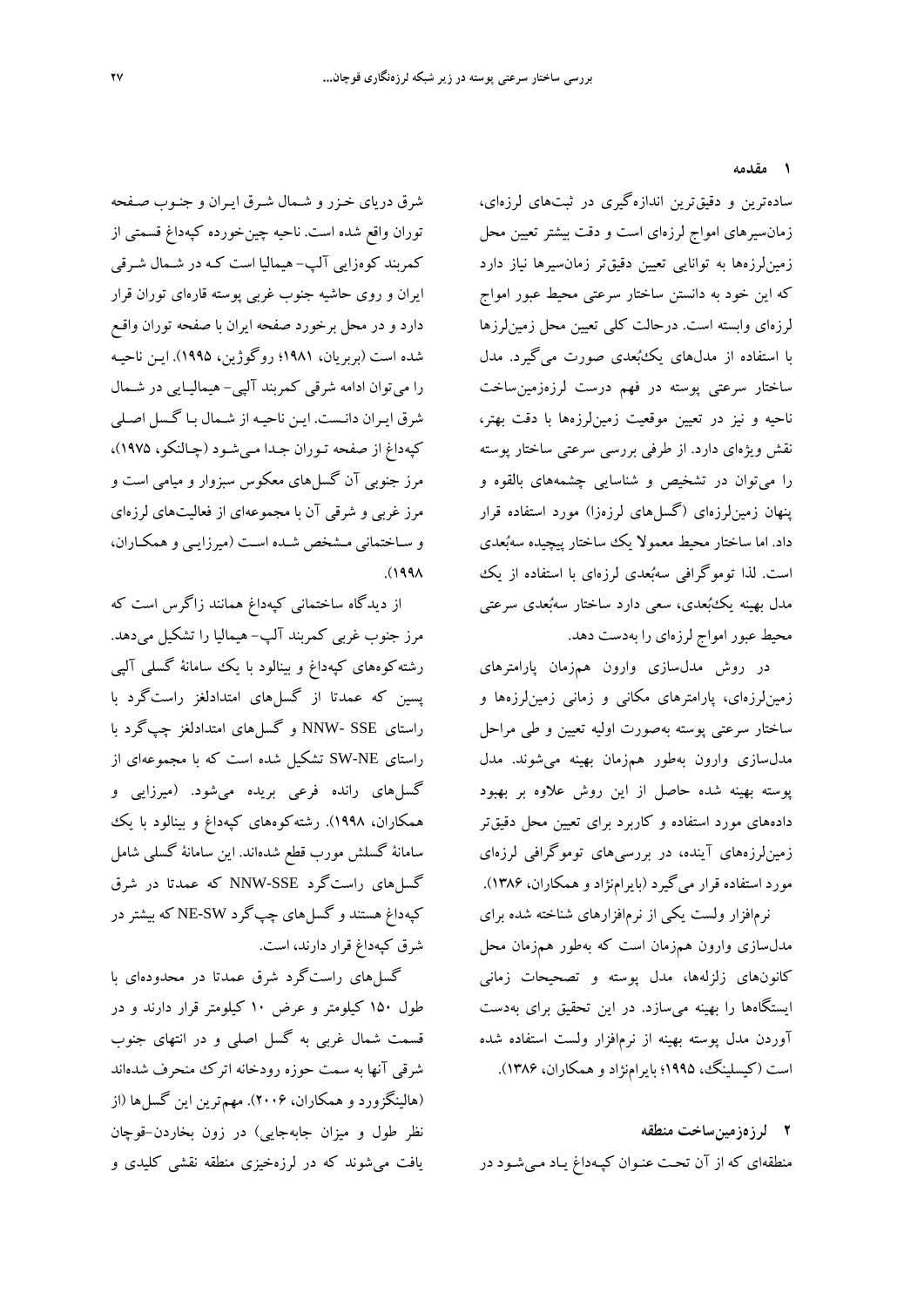مهم بازي ميكنند (چالنكو، 1975).

گسلهاي چپگرد SW-NE، عمدتا در غرب كپهداغ قرار دارند و نسبت به گسلهاي راستگردي كه قبلاً ذكـر شد، كوتاهترند. بيشينه جابهجايي افقي در طول اين گسا ها بين 2/4 تـا 4 كيلـومتر بـرآورد شـده اسـت . در ايـران ايـن گـسلهـا در شـمال مـراوهتپـه قـرار دارنـد (هـالينگزورد و همكاران، 2006).

منطقه مورد بررسي شامل گستره جغرافيايي 36 تـا 38 درجه عرض شـمالي و 57/5 تـا 60/5 درجـه طـول شـرقي است و شهرهاي مشهد، قوچان، سبزوار و شيروان را در بـر ميگيرد (آمبرسيز و همكـاران، 1982). ايـن منطقـه داراي شبكه لرزهنگاري محلي شامل يازده ايستگاه لرزهنگاري بـا پوشش محلي نسبتا مناسب است كه خود قسمتي از شـبكه لرزهنگاري ايران محسوب ميشود و تاكنون بيش از 2200 زمين لرزه در آن ثبت و گزارش شده است. ويژگي فعاليت لرزهاي اين منطقه، فراواني نسبي زمين لرزههـاي بـزرگ بـا عمق كم است و زمينلرزهاي با عمق متوسط در اين ناحيـه به ثبت نرسيده اسـت . عمـده فعاليـتهـاي لـرزهاي در ايـن ناحيه را بين اعمـاق 10 تـا 12 كيلـومتر در نظـر گرفتـه انـد (چـالنكو، 1975؛ جكـسون و مكنـزي، 1984). بـا بررسـي عمق موهو در اين ناحيه، ضخامت پوسته بين 36 تـا 47 در نظر گرفته شده است (دهقاني و ماكريس، 1983).

**3 تعيين ساختار سرعتي پوسته در گستره قوچان** روش مدلسازي وارون همزمان پارامترهاي زمينلرزهاي، امروزه بهصـورت گـستردهاي در بررسـي سـاختار سـرعتي مورد استفاده قرار مـيگيـرد. در ايـن روش، پارامترهـاي مكاني وزماني زمينلـرزههـا و سـاختار سـرعتي پوسـته، بهصورت اوليه تعيـين و طـي مراحـل مـدلسـازي وارون بهطور همزمان بهينه مـيشـوند. مـدل پوسـته بهينـه شـده حاصـل از ايـن روش عـلاوه بـر بهبـود دادههـاي مـورد استفاده و كاربرد براي تعيين محل دقيقترزمينلـرزههـاي

آينده، در بررسيهاي تومـوگرافي لـرزهاي مـورد اسـتفاده قرار ميگيرد.

منطقه مورد بررسي، داراي شـبكه لـرزه نگـاري محلـي شامل يازده ايـستگاه لـرزه نگـاري بـا پوشـش محلـي نـسبتا مناســب اســت كــه قــسمتي از شــبكه لــرزهنگــاري ايــران محسوب ميشود و تاكنون بيش از 2200 زمينلرزه در آن ثبت و گزارش شده است (شكل 1). اسـامي و مشخـصات اين يازده ايستگاه در جدول 1 و محل جغرافيـايي آنهـا در شـكل ،1 بـههمـراه رومركـززمـينلـرزههـاي ثبـت شـده، مشخص شده است.

## **1-3 آمادهسازي دادهها**

براي حل مـسائل وارون، داشـتن يـك مـدل اوليـه مناسـب ضـروري اسـت و هـر چقـدر ايـن مـدل اوليـه بـه واقعيـت نزديـكتـرباشـد، نتيجـه بهتـري حاصـل خواهـد شـد. در مدلسازي وارون همزمان نيز مـدل سـرعتي اوليـه يكـي از معلومـات اسـت. لـذا بـهمنظـور بـرآورد اوليـه از وضـعيت لايـهبنـدي، سـرعت امـواج طـولي و ضـخامت پوسـته، از نمودار زمانسير اولين فازهاي رسيده به ايستگاهها اسـتفاده شـد. بـراي ايـن منظـور بـيش از 14000 زمـانسـيراولـين فازهاي رسيده از تعداد 2200 زمينلرزه ثبت شده تا فاصله رومركزي 400 كيلومتري محاسبه و نسبت به فاصـله رسـم شدند (شكل 2).

اين دادهها در سه بازه از فاصله رومركـزي (50-100)، (120-180) و (190-350) كيلومتري بـا اسـتفاده از روش كمترين مربعات، با سه خط برازش شـدند . بـازههـاي فـوق با توجه به انتظـار رسـيدن فازهـاي مـستقيم و سـرموج هـا و همچنين شكل كلي دادههاي رسـم شـده كـه نـشان دهنـده حداقل دو ناپيوستگي در مدل سرعتي امواج طـولي اسـت، در نظر گرفته شدند. عكس شيب خطـوط بـرازش شـده بـا تقريب خوبي سرعت متوسـط امـواج طـولي در لايـه هـاي مــورد انتظــار را نــشان مــيدهــد كــه بــهترتيــب معــادل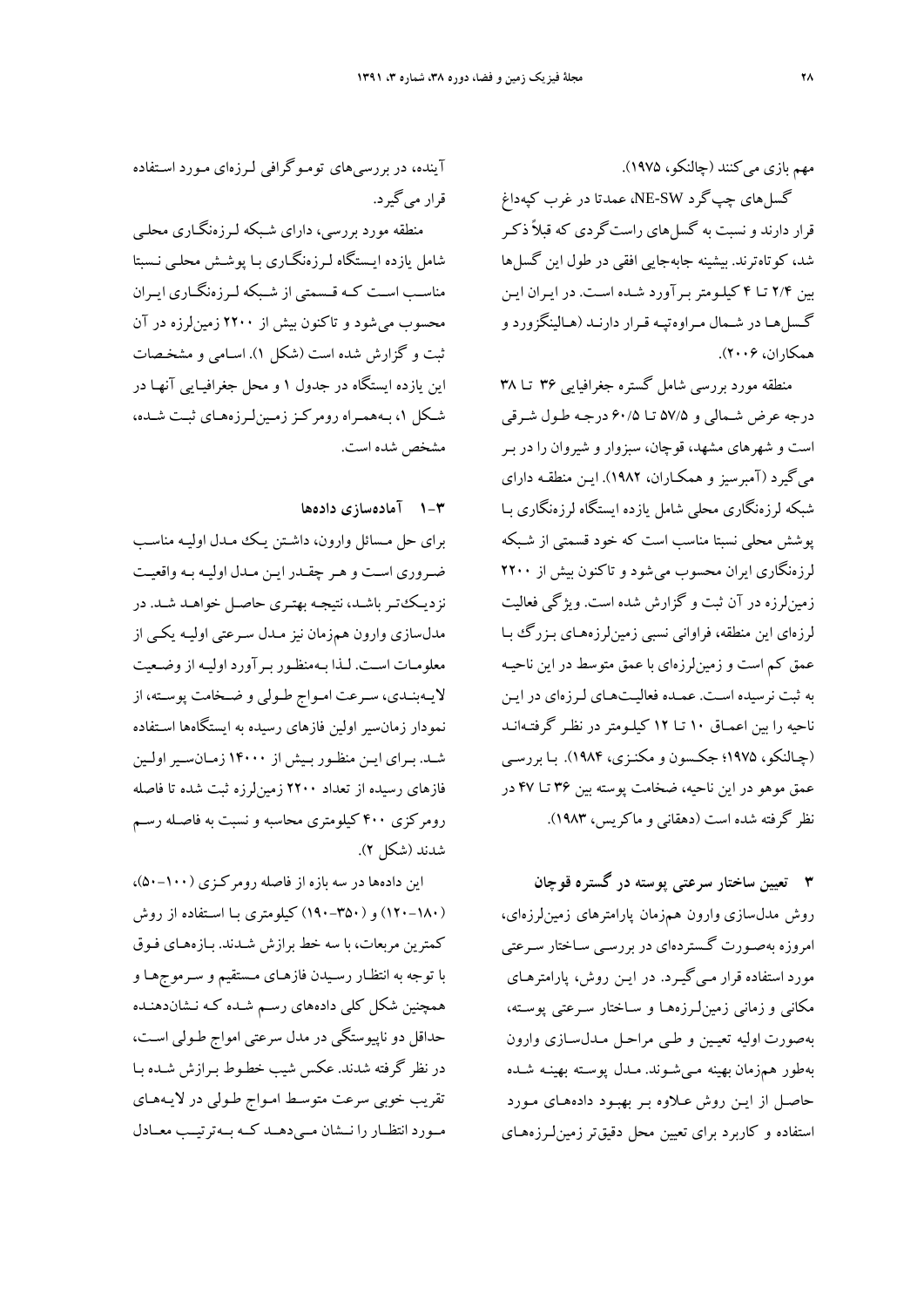،6/01 6/36 و 8/10 كيلــومتربــرثانيــه محاســبه شــدند (شــكل 3). بــا توجــه بــه ســرعتهــاي بــهدســت آمــده، معادلات مربوط به خطـوط بـرازش شـده و عمـق متوسـط زمــين لــرزهاي ناحيــه كــه حــدود ٢٢ كيلــومتر اســت، ناپيوستگيهاي مربوط به اين سرعت ها بـهترتيـب 22 و 47 كيلومترمحاسبه شد. ناپيوستگي دوم مربوط به عمق موهو است.

**2-3 مدل سرعتي بهينه** 

از دادههاي تعداد 2200 زمـينلـرزه ثبـت شـده در منطقـه، تعــداد 600 زمــينلــرزه درحكــم ورودي موردنيــاز بــراي وارونسازي همزمان در برنامه ولست، به صورتيكـه گـپ آزيموتي آنهـا بـين 0 تـا 270 باشـد، انتخـاب شـد . از ايـن دادهها در وارونسازي همزمان زمان-سـيرها بـا اسـتفاده از نرمافزار ولست، بهمنظور يافتن يك مدل بهينـه يـك بعـدي مناسب، استفاده شده است. اين عمل شـامل اجـراي برنامـه ولست در طي چندين مرحلـه و در هـر مرحلـه اجـراي آن براي بيست مدل اوليه است.

از مدل اوليه بهدست آمـده از نمـودار زمـان سـيربـراي برآورد مدل اوليه مناسب، براي اسـتفاده در برنامـه ولـست بهمنزلة مدل اوليه ورودي برنامـه، اسـتفاده شـد . بـراي ايـن منظور بـا كـد فرتـرن (Fortran (برنامـهاي نوشـته شـد كـه تعداد مشخصي مدل اوليه توليد كند . بهطوري كـه سـرعت در همه اين مدل هـا، سـرعت مشخـصي باشـد كـه در بـازه مشخص تغيير ميكنـد. بـهايـنترتيـب و بـا اسـتفاده از ايـن برنامه، تعداد بيست مدل اوليه براساس مدل اوليـه بـه دسـت آمده از نمودار زمانسيرها توليـد شـد (بـازه تغييـر سـرعت لايــههــا 0/4 ± اســت). بــراي مــشاهده جزئيــات بيــشتر درخروجــي برنامــهولــست، ايــن بيــست مــدل اوليــه بــه زيرلايــههــايي بــا ضــخامت دو كيلــومترتقــسيم شــدند (شكل 4).

مدل هاي اوليهاي كه قـبلا ذكـر شـد در برنامـه ولـست مورد استفاده قرار گرفت و با استفاده از روش وارون سازي

هـمزمـان زمـانسـيرهـا، تعـداد بيـست مـدل محاسـبه شـد. مدلهاي نهايي محاسبه شـده بـا ولـست در شـكل 5 نـشان داده شده است. نتايج بهدست آمده بهطوركلي نشاندهنـده شش لايه سرعتي متفاوت است ولي براي اطمينان بيـشتراز اين لايهها و تعيين سرعت موج P در هـر لايـه، لازم اسـت اجـــراي ولـــست در دفعـــات بيـــشتري صـــورت گيـــرد. بدينمنظور، با استفاده از مدلهاي اوليه توليد شده از روي اجراي قبلي ولست اين فرايند تكرار شد.

لذا از مدل متوسط به دست آمـده درحكـم مـدل اوليـه مرحله بعد اسـتفاده شـد و تعـداد بيـست مـدل اوليـه ديگـر براساس آن تهيه و در نرم افزار ولـست بـه كـار گرفتـه شـد (بازه تغيير سرعت لايه ها 0/3 ± است). همـانطـور كـه در شكل ۵، مشخص است، مرزهاي لايههـا، مخـصوصا عمـق موهو داراي عدم قطعيت نـامطلوبي هـستند . بـراي اطمينـان بيشتر از اين مرزها، بـه خـصوص عمـق موهـو، بـه دفعـات بيشتري از اجراي ولست نياز داريم . براي ايـن منظـور و در طي مرحله دوم تعـداد هفـت اجـراي بيـست تـايي ديگـراز ولست صورت گرفت.

شكلهاي 6 تا 7 مدلهاي اوليه و مـدل هـاي خروجـي مربوط به هفت اجراي مرحله دوم بـه كـارگيري ولـست را نشان ميدهد. در اين اجراها عمق موهو در مدلهـاي اوليـه ورودي از 44 كيلومتر تا 50 كيلومتر تغيير ميكند. شكل 8 نيز منحنيهاي تغييرات باقيءانده كلي از هر اجراي برنامه ولست را نشان ميدهد. رونـد بهبـود تغييـرات بـاقيمانـده كلي از اجراي اول تا سوم قابلمشاهده اسـت ولـي در بقيـه اجرا ها بهبود محسوسي مشاهده نمي شود. اين مسئله ممكن است به اين دليل پيش آمده باشد كه زمين لـرزههـاي ثبـت شده در شبكه لـرزه نگـاري منطقـه بـ ه انـدازه كـافي عميـق نيستند. ميانگين عمق اين زمينلـرزههـا حـدود 22 كيلـومتر ثبت شده است. لذا براي تعيين يكي از اين اجرا ها درحكم بهترين اجرا و به دنبال آن براي تعيين بهترين عمـق موهـو، روي همگرايــي مــدلهــاي خروجــي تاكيــد شــد. در شـــكلهـــاي 6 و ،7 همگرايـــي مـــدلهـــاي خروجـــي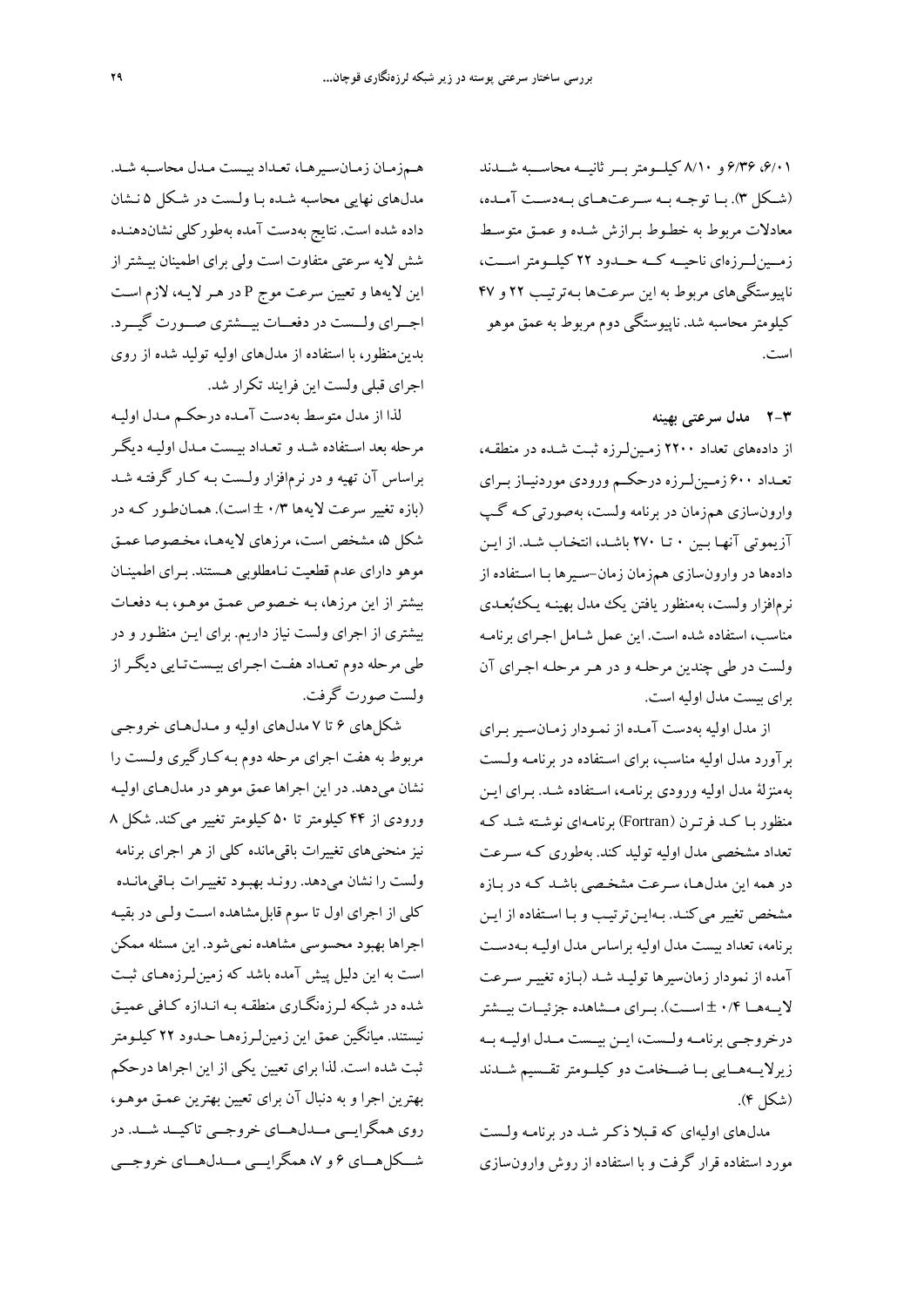برنامه ولـست در اجـراي سـوم مربـوط بـه عمـق موهـو 46 كيلــومتري، در نمــودارهــاي 5 و 6 از شــكل 6 بــهخــوبي قابـل مـشاهده اسـت ونـسبت بـه بقيـه اجـراهـا همگرايـي بهتري در مدلهاي سرعتي خروجي ولست نشان مي دهـد. بنابراين اجراي سوم درحكـم مناسـب تـرين اجـراي برنامـه ولست در اين مرحله در نظر گرفته شـد . و مقـدار ميـانگين عمق موهو در محـدوده مـورد بررسـي 46 كيلـومتر تعيـين شد. اين مقدار دقيقا همان عمـق موهـوي محاسـبه شـده بـا استفاده از منحنيهاي زمان سيراسـت . ميـانگين مـدلهـاي سـرعتي خروجـي در اجـراي سـوم در شـكل 9 نـشان داده شده است.

در مرحله سوم و آخر، مدل متوسط به دست آمده از مدلهاي خروجي اجراي سوم، درحكم مدل اوليه اجراي نهايي برنامه ولست در نظر گرفته شد. با اين تفاوت كه به تعداد لايهها اضافه شد و تغيير سرعتها در اين لايهها بهصورت پلهاي صورت گرفت. بعد از اجراي نهايي برنامه

ولست، مدل سرعتي يكبعدي نهايي محاسبه شد كه به مدل متوسط قبلي شبيه است. لذا اين مدل، درحكم مدل سرعتي بهينه موج p براي گستره مورد بررسي تعيين شد. نمودار اين مدل نهايي برحسب عمق در شكل 10 و مقادير دقيق سرعتها و عمق لايهها در جدول 2 نشان داده شده است.

همانگونه كه در شكل 10 و جدول 2 نشان داده شده است، مدل سرعتي بهينه بهدست آمده، يك مدل سهلايه با ضخامتهاي ۰.۵ و ۳۱ كيلومتر با سرعتهاي بهترتيب ،5/95 6/1 و 7/97 كيلومتر بر ثانيه است. روند تغييرات باقيمانده كلي مربوط به مرحله اول تا سوم اجراي ولست بهبود قابل توجهي نشان ميدهد.

منحنيهاي تغييرات باقيمانده كلي مربوط به مرحله اول تا سوم اجراي ولست در شكل 11 نشان داده شدهاند. روند بهبود تغييرات باقيمانده كلي بهخوبي در اين شكل قابل مشاهده است.



**شكل .1** نقشه گسلهاي مهم منطقه مورد بررسي به همراه رو مركز تعداد كل زمينلرزههاي ثبت شده و محل ايستگاههاي لرزهنگاري.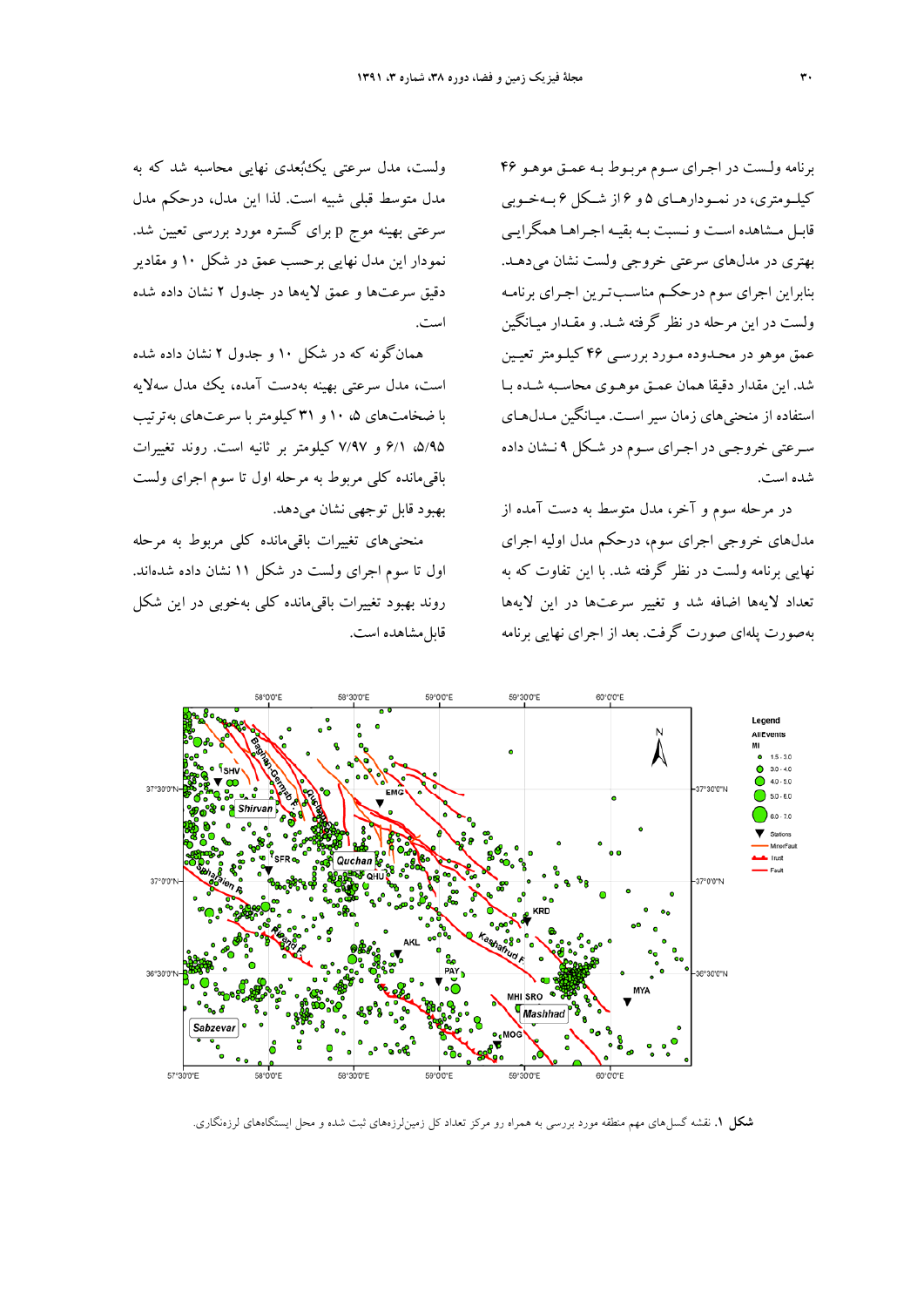كلي مشهود بود. تصحيحات ايستگاهي بهدست آمـده در جدول 3 آورده شده كه بيـشترين مقـدار تـصحيح زمـاني، مربوط بـه ايـستگاه مغـان اسـت (MOG(. ايـستگاه قوچـان (QHU (بهعلت واقع شدن در حدود مركز شبكه، بـه منزلـة ايستگاه مبدا با تصحيح ايستگاهي صفر در نظر گرفته شـده است.

**3-3 تصحيحات ايستگاهي**  با انتخاب مدل نهايي بهينـه شـده درحكـم مـدل اوليـه و اعمال تصحيحات ايستگاهي حاصل در هر مـورد برنامـه ولست با سبك تكرويدادي مجـددا اجـرا و چگـونگي تغييرات باقيمانده كلي با آنچه كه از مدل اوليه بهدست آمده بود مقايسه شد كه در هر مـورد بهبـود بـاقيمانـده



**شكل .2** نمودار زمانسير اولين فازهاي رسيده به ايستگاهها.



**شكل .3** نمودار زمان سير اولين فازهاي رسيده به ايستگاهها كه در سه بازه از فاصله رومركزي (100-50)، (-120 180) و (350-190) كيلومتري با استفاده از روش كمترين مربعات، با سه خط برازش شدهاند.



**شكل .4** مدلهاي اوليه مورد استفاده در نرمافزار ولست در مرحله اول. **شكل .5** مدلهاي نهايي محاسبهشده با نرمافزار ولست در مرحله اول.

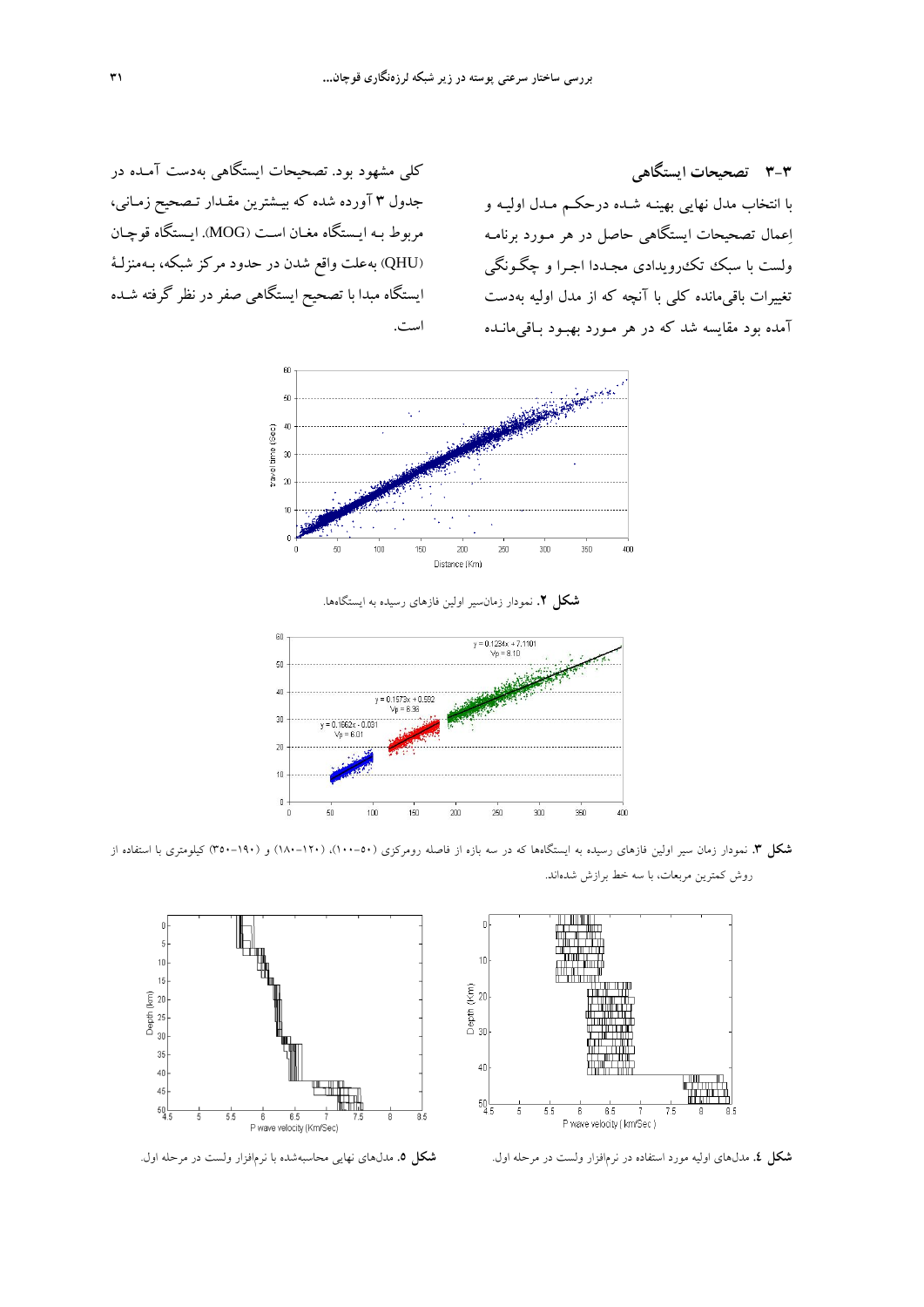

**شكل .6** شمارههاي 1 و 2 بهترتيب مدلهاي اوليه (بيست مدل) و مدلهاي خروجي مربوط به اجراي اول از مرحله دوم برنامه ولست. در مدلهاي اوليه ورودي برنامه، عمق موهو 44 كيلومتر در نظر گرفته شده است. 3 و 4 بهترتيب مدلهاي اوليه (بيست مدل) و مدلهاي خروجي مربوط به اجراي دوم از مرحله دوم برنامه ولست (در مدلهاي اوليه ورودي، عمق موهو 45 كيلومتر در نظر گرفته شده است). 5 و 6 بهترتيب مدلهاي اوليه و مدلهاي خروجي مربوط به اجراي سوم از مرحله دوم برنامه ولست (در مدلهاي اوليه ورودي، عمق موهو 46 كيلومتر در نظر گرفته شده است). شمارههاي 7 و 8 بهترتيب مدلهاي اوليه و مدلهاي خروجي مربوط به اجراي چهارم از مرحله دوم برنامه ولست (در مدلهاي اوليه ورودي، عمق موهو 47 كيلومتر در نظر گرفته شده است).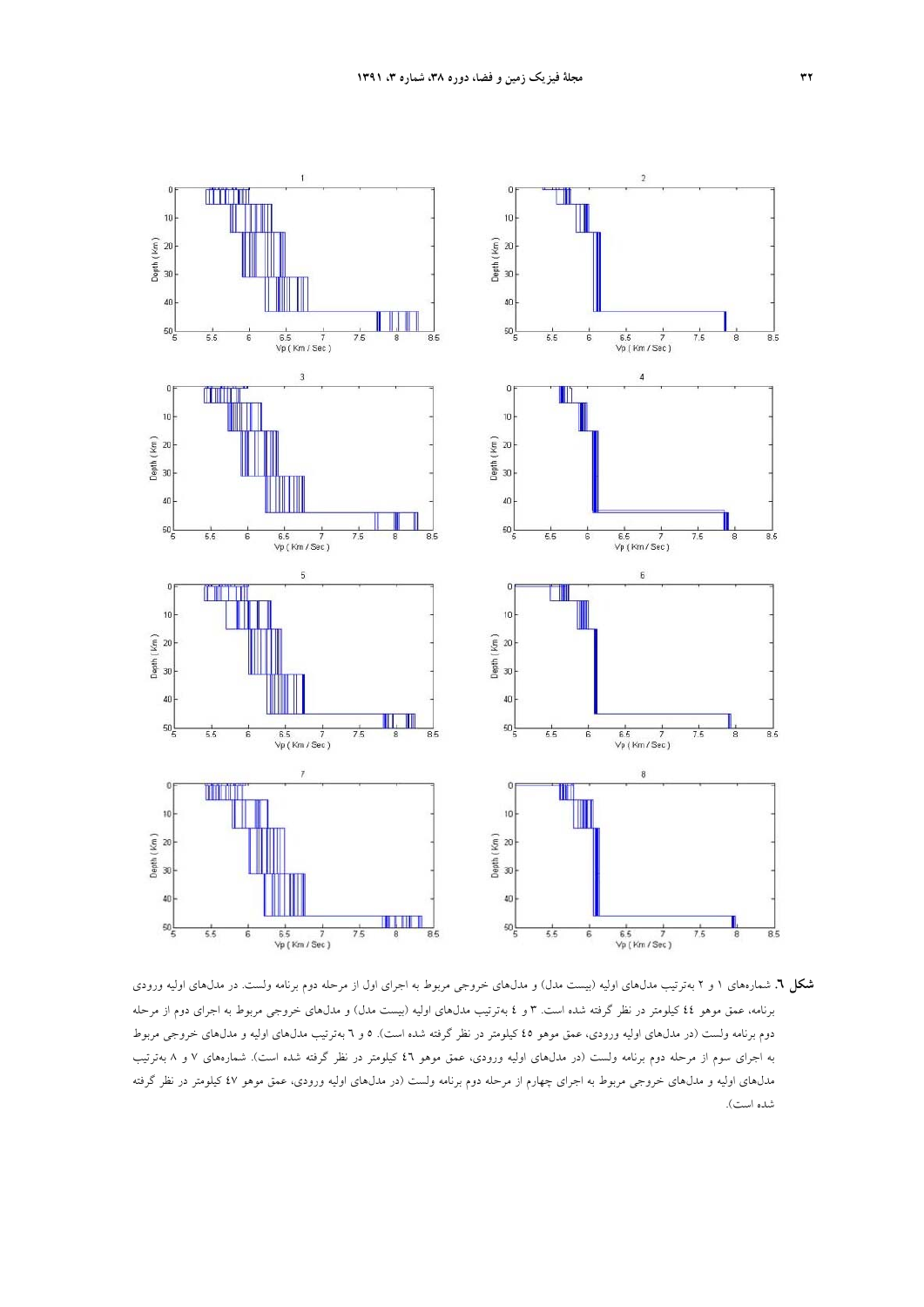

**شكل .7** شمارههاي 9 و 10 بهترتيب مدلهاي اوليه (بيست مدل) و مدلهاي خروجي مربوط به اجراي پنجم از مرحله دوم برنامه ولست (در مدلهاي اوليه ورودي، عمق موهو 48 كيلومتر در نظر گرفته شده است). 11 و 12 بهترتيب مدلهاي اوليه و مدلهاي خروجي مربوط به اجراي ششم از مرحله دوم برنامه ولست (در مدلهاي اوليه ورودي، عمق موهو 49 كيلومتر در نظر گرفته شده است). شمارههاي 13 و 14 بهترتيب مدلهاي اوليه و مدلهاي خروجي مربوط به اجراي هفتم از مرحله دوم برنامه ولست (در مدلهاي اوليه ورودي، عمق موهو 50 كيلومتر در نظر گرفته شده است).

| <b>جدول ۱</b> . مشخصات یازده ایستگاه لرزهنگاری محل مربوط به شبکههای قوچان و مشهد که در دادههای آنها در تعیین ساختار سرعتی پوسته مورد استفاده قرار |  |           |
|---------------------------------------------------------------------------------------------------------------------------------------------------|--|-----------|
|                                                                                                                                                   |  | گ فتهاند. |

| ارتفاع (km)            | عرض جغرافيايي | طول جغرافيايي     | نام اختصاری | نام ایستگاه |
|------------------------|---------------|-------------------|-------------|-------------|
| 117.                   | $rv\cdot vr$  | 08.0۳۹            | <b>QHU</b>  | قوجان       |
| $Y \circ \cdot \wedge$ | 37.7.7        | <b>OA.VOV</b>     | AKL         | اخلمد       |
| ۲۵٦٥                   | TV.210        | 01.107            | <b>EMG</b>  | امام قلمی   |
| <b>7221</b>            | TV.02         | $0 \wedge \cdots$ | <b>SFR</b>  | اسفراين     |
| ۱۹۲۵                   | $rv$ or $o$   | 0V.V.7            | <b>SHV</b>  | شيروان      |
| 1712                   | 37.727        | 7.1.7             | <b>MYA</b>  | میامی       |
| 7720                   | <b>TVVT</b>   | 09.010            | <b>KRD</b>  | کار ده      |
| $\mathbf{y}_1 \ldots$  | 77.20         | 08.997            | <b>PAY</b>  | يايه        |
| <b>YOVV</b>            | FT.1.1        | 09.72.            | <b>MOG</b>  | مغان        |
| 110.                   | FT.7.9        | 09.2V1            | <b>MHI</b>  | مشهد        |
| $\cdots$               | ۳٦.۳۰۹        | 09.271            | <b>SRO</b>  | مشهد        |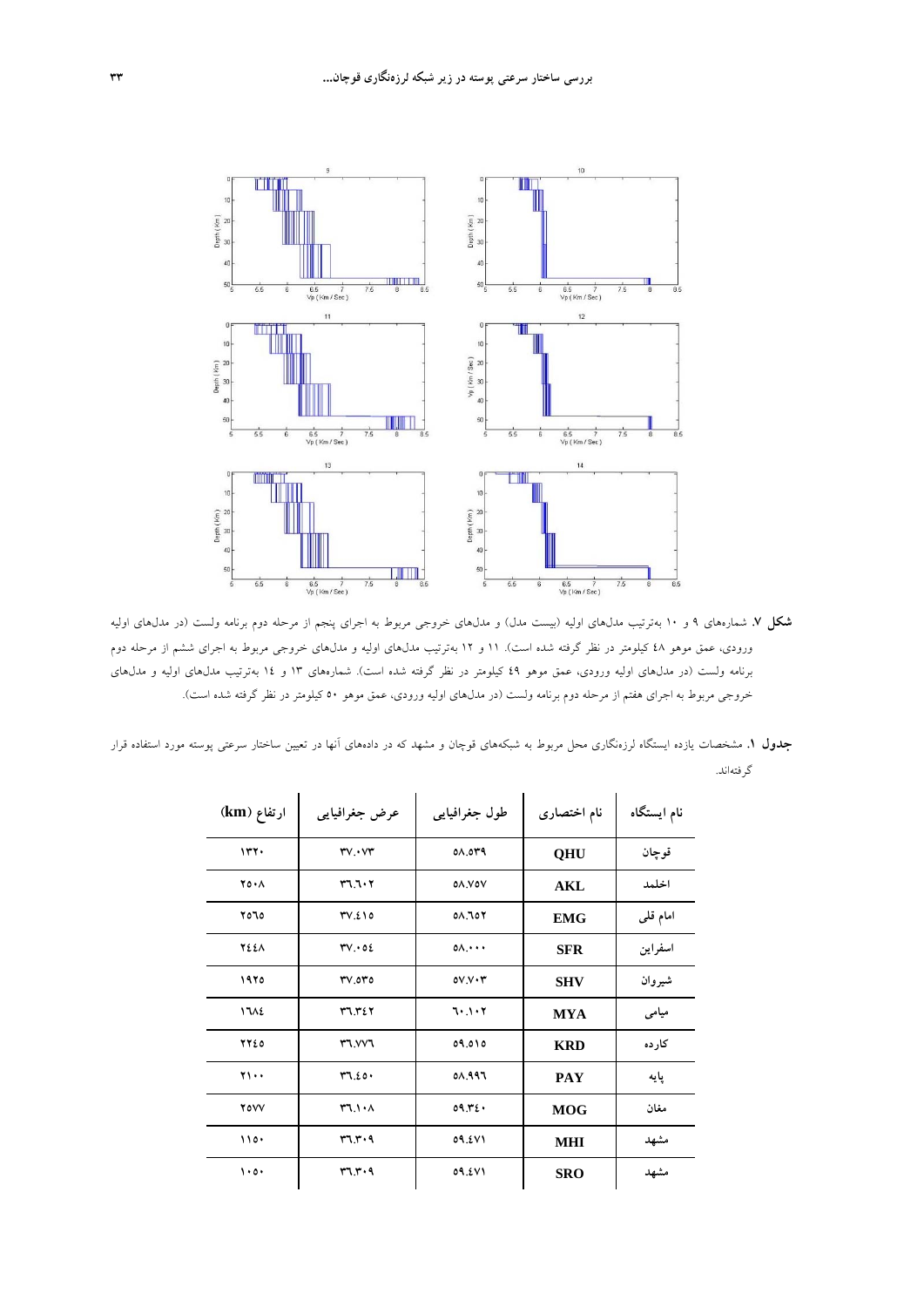

**شكل .8** منحنيهاي تغييرات باقيمانده كلي از اجراهاي اول تا هفتم از مرحله دوم برنامه ولست. در اجراهاي اول تا هفتم بهترتيـب، در مـدلهـاي اوليـه ورودي، عمق موهو 44 تا 50 كيلومتر در نظر گرفته شده است. روند بهبود تغييرات باقيمانده كلي از اجراي اول تا سوم قابلمشاهده است ولي در بقيـه اجـراهـا بهبود محسوسي مشاهده نميشود.



**شكل .9** مدل سرعتي متوسط از تعداد بيست مدل خروجي اجراي سوم از مرحله دوم برنامه ولست.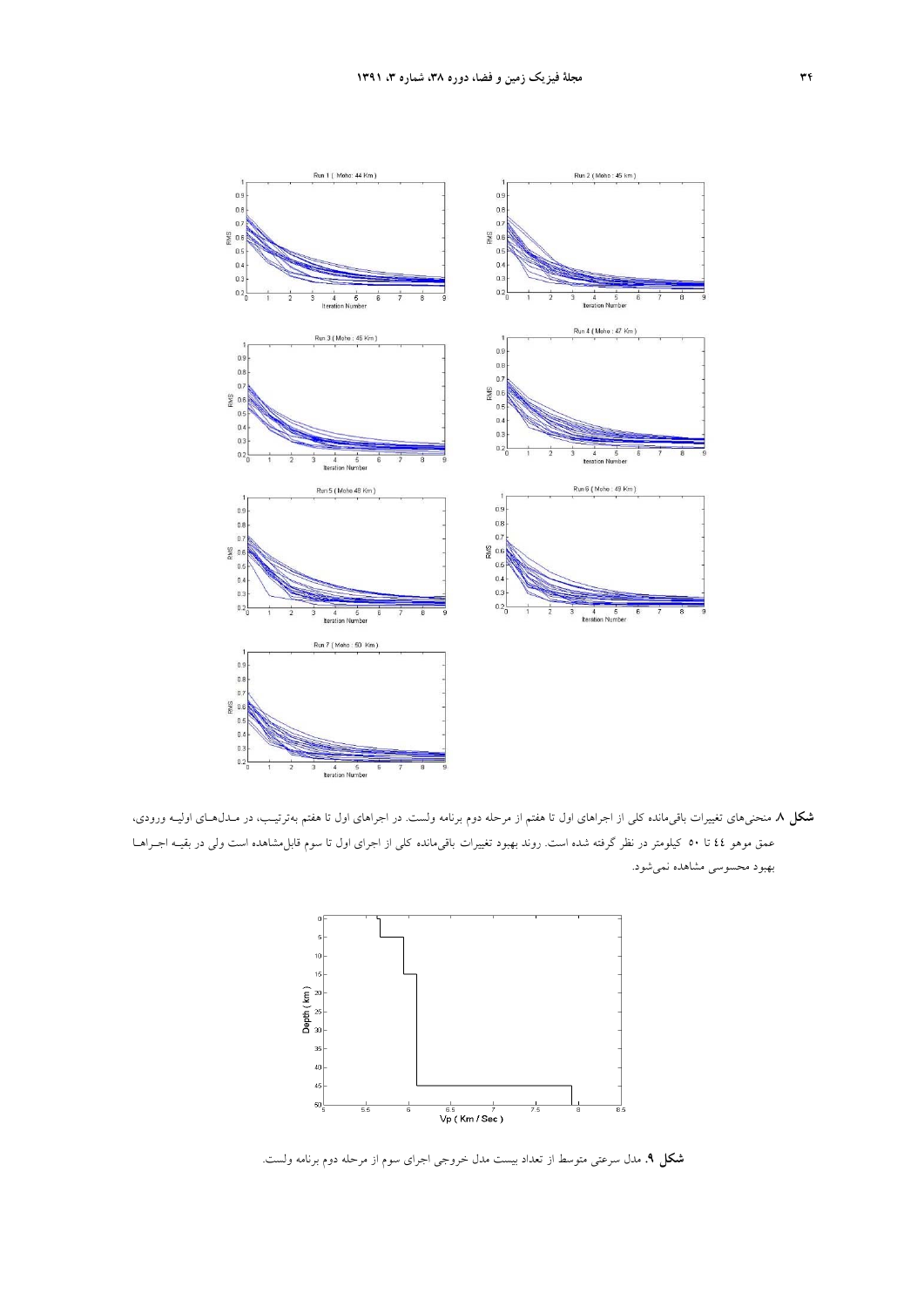

**شكل .10** مدل اوليه و نهايي در مرحله سوم و نهايي اجراي برنامه ولست. خط نقطهچين مدل سرعتي اوليه و خط توپر مدل سرعتي نهايي را نشان ميدهد.



**شكل .11** از بالا به پايين بهترتيب، منحنيهاي تغييرات باقيمانده كلي مربوط به مرحله اول تا سوم اجراي ولست. روند بهبود تغييرات باقيمانده كلي بهخوبي در اين شكل قابلمشاهده است.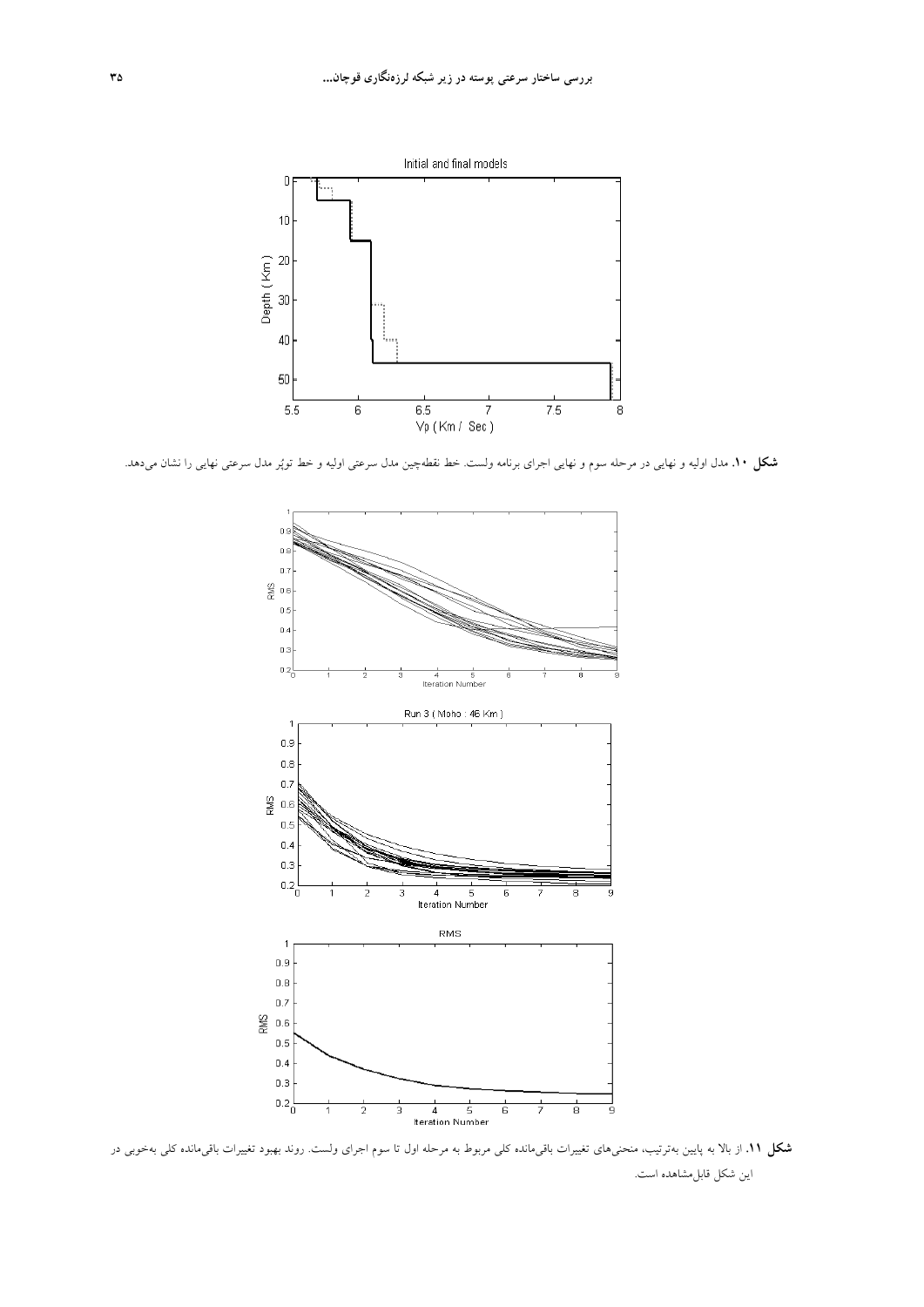|                  | .        |
|------------------|----------|
| سرعت موج P       | عمق لايه |
| برحسب km/Sec     | برحسب km |
| 0.7 <sub>A</sub> |          |
| ٥.٩٥             | ٥        |
| ٦.١              | ١٥       |
| V.AV             | ٤٦       |

**جدول .2** شامل مقادير دقيق سرعتها و عمق لايههاي مدل سرعتي

يكبعدي بهينه.

**جدول .3** تـصحيحات زمـاني مربـوط بـه ايـستگاههـا. ايـستگاه قوچـان (QHU (بهعلت واقـع شـدن در حـدود مركـز شـبكه، درحكـم ايستگاه مبدا با تصحيح ايستگاهي صفر در نظر گرفته شده است.

| تصحيح زماني | نام اختصارى        | نام ایستگاه |
|-------------|--------------------|-------------|
| 0.00        | QHU                | قوچان       |
| $-0.16$     | <b>AKL</b>         | اخلمد       |
| $-0.02$     | <b>EMG</b>         | امام قلمی   |
| $-0.14$     | <b>SFR</b>         | اسفراين     |
| $-0.08$     | <b>SHV</b>         | شيروان      |
| $-0.14$     | <b>MYA</b>         | میامی       |
| 0.07        | <b>KRD</b>         | کار ده      |
| $-0.09$     | <b>PAY</b>         | پایه        |
| 0.33        | <b>MOG</b>         | مغان        |
| 0.19        | <b>MHI</b>         | مشهد        |
| $-0.20$     | مشهد<br><b>SRO</b> |             |

**4 بحث و نتيجهگيري**  بهمنظور برآورد اوليه وضـعيت لايـه بنـدي، سـرعت امـواج

طولي و ضخامت پوسته، از نمودار زمان سير اولين فازهـاي رسيده به ايستگاهها استفاده شد. براي ايـن منظـور بـيش از ۱۴۰۰۰ زمان سـير اولـين فـازهـاي رسـيده از تعـداد ۲۲۰۰ زمينلرزه ثبت شـده تـا فاصـله رومركـزي 400 كيلـومتري محاسبه و نسبت به فاصله رسم شد و در سه بـازه از فاصـله رومركـــــــــــزي (50-100)، (120-180) و (190-350) كيلومتري با استفاده از روش كمترين مربعات، با سـه خـط برازش شد. عكس شيب خطـوط بـرازش شـده بـا تقريـب خوبي سرعت متوسط امواج طولي در لايه هاي موردانتظـار  $(1 + 1)$ را نشان می دهد كـه بـه ترتيـب معـادل ۶/۲۱  $9/1$ 9 و ۸/۱۰ كيلومتر بر ثانيه محاسبه شدند . ناپيوسـتگيهـاي مربـوط بـه اين سـرعت هـا بـهترتيـب 20 و 46 كيلـومتر محاسـبه شـد . ناپيوستگي دوم مربوط به عمق موهو بـود كـه نـشاندهنـده ضخامت پوسته در ناحيه مورد بررسي است.

براي اطمينان بيشتر از ايـن مـرز هـا، بـهخـصوص عمـق موهـو، تعـداد هفـت اجـراي بيـستتـايي ديگـراز ولـست صورت گرفت. براي تعيين يكي از ايـن اجـراهـا درحكـم بهترين اجرا و به دنبال آن براي تعيين بهترين عمـق موهـو، روي همگرايي مدل هـاي خروجـي تاكيـد شـد . همگرايـي مدلهاي خروجي برنامه ولست در اجراي سوم مربـوط بـه عمق موهو 46 كيلومتري، نسبت به بقيه اجراهـا، همگرايـي بهتري در مدلهاي سرعتي خروجي ولست نشان مي دهـد. بنابراين اجراي سوم درحكـم مناسـبتـرين اجـراي برنامـه ولست در اين مرحله در نظر گرفته و مقدار ميـانگين عمـق موهو نيز در محدوده مورد بررسي 46 كبلومتر تعيـين شـد . اين مقدار دقيقا همان عمق موهوي محاسبه شده با اسـتفاده از منحنيهاي زمانسيراست.

در مرحله بعد مدل نهايي سرعتي بهينه موج p براي گستره مورد محاسبه شد كه به مدل متوسط قبلي شبيه و شامل سه لايه با ضخامتهاي ،5 10 و 31 كيلومتر با سرعتهاي بهترتيب ،5/68 ،5/95 6/1 و 7/97 كيلومتر بر ثانيه است. با استفاده از مدل نهايي و اعمال تصحيحات